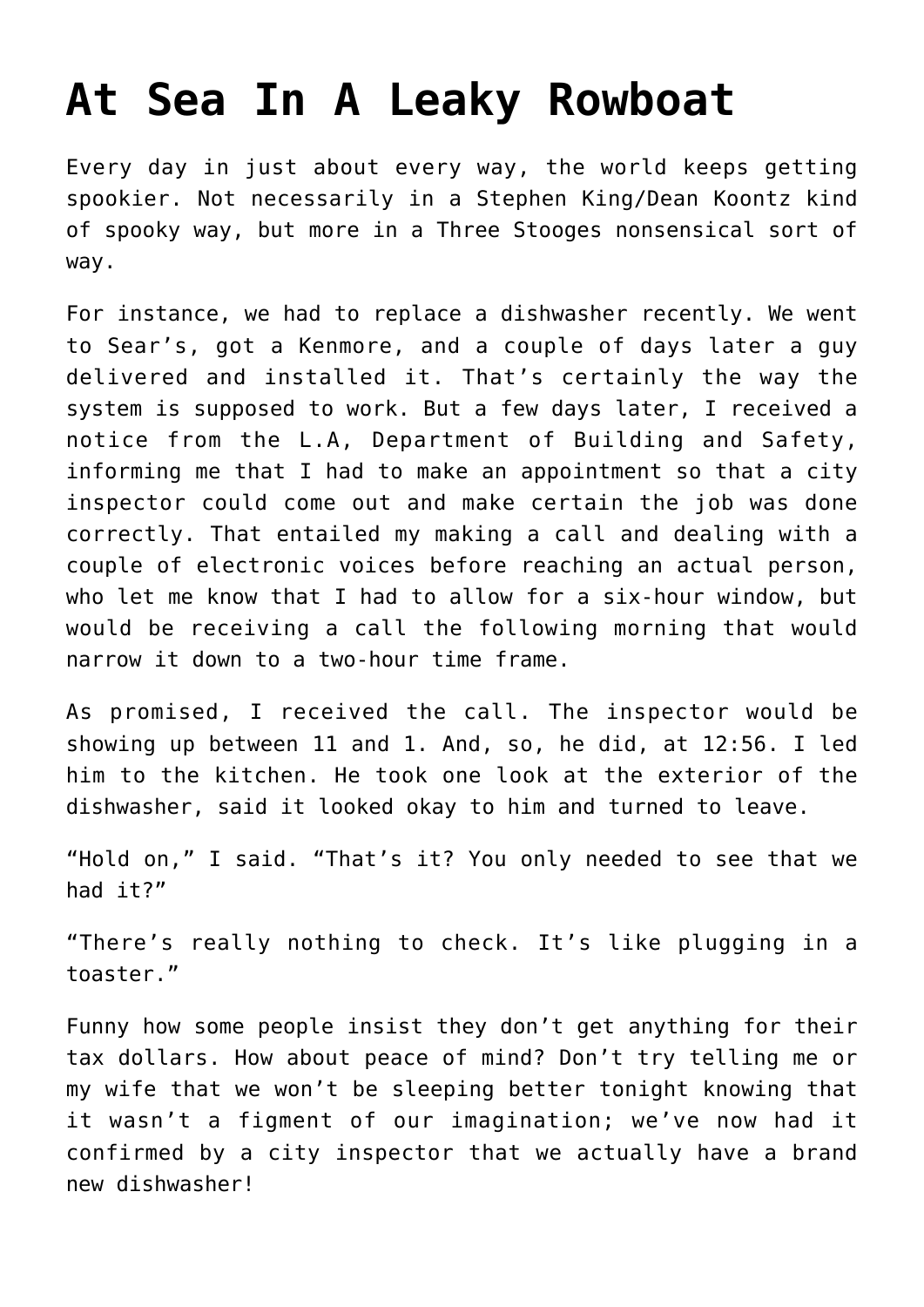Speaking of kitchen appliances, in 1957, the U.S. and the Soviet Union agreed to host cultural exhibitions in each other's country in order to foster greater understanding. In 1958, the Russians held theirs in New York City. In 1959, we held ours in Moscow. The main attraction was an entire house filled with labor-saving appliances, all of it supposedly affordable to the average American family. The highlight of the event, however, was the meeting between the Soviet premier, Nikita Khrushchev, and Vice-President Richard Nixon.

Khrushchev allegedly told Nixon that the Soviet Union would eventually bury the U.S., with some Americans thinking he meant it in an existential way, but apparently he only meant that America would succumb to the glory of socialism. Nixon allegedly countered, insisting that the Soviet Union would inevitably adopt capitalism. Who would have ever guessed they'd both be right?

Speaking of which, under Obama, the richest 7% of Americans have seen their wealth increase by 28% since 2008, while the other 93% have seen their net wealth decrease by 4%. Is it any wonder that the seven percenters donated so generously to his re-election campaign and why Hollywood's pampered poodles all go gaga over him?

In order to pave the pathway to the latest round of idiotic peace talks with the Arabs, the Israelis are prepared to release 100 terrorists. Someday, someone will have to explain why Israel or the U.S., for that matter, even bothers taking prisoners. When the enemy refuses to wear uniforms or fight under a flag, no nation is obliged to treating them like actual POWs. All that ever happens is that the Israelis wind up swapping those they capture for the mutilated corpse of a Jewish soldier or as a peace offering to schmucks who yearn and strive for Israel's extermination.

For our part, we see these creeps busted out of jail in places like Iraq, Pakistan and Afghanistan or released from Gitmo, so